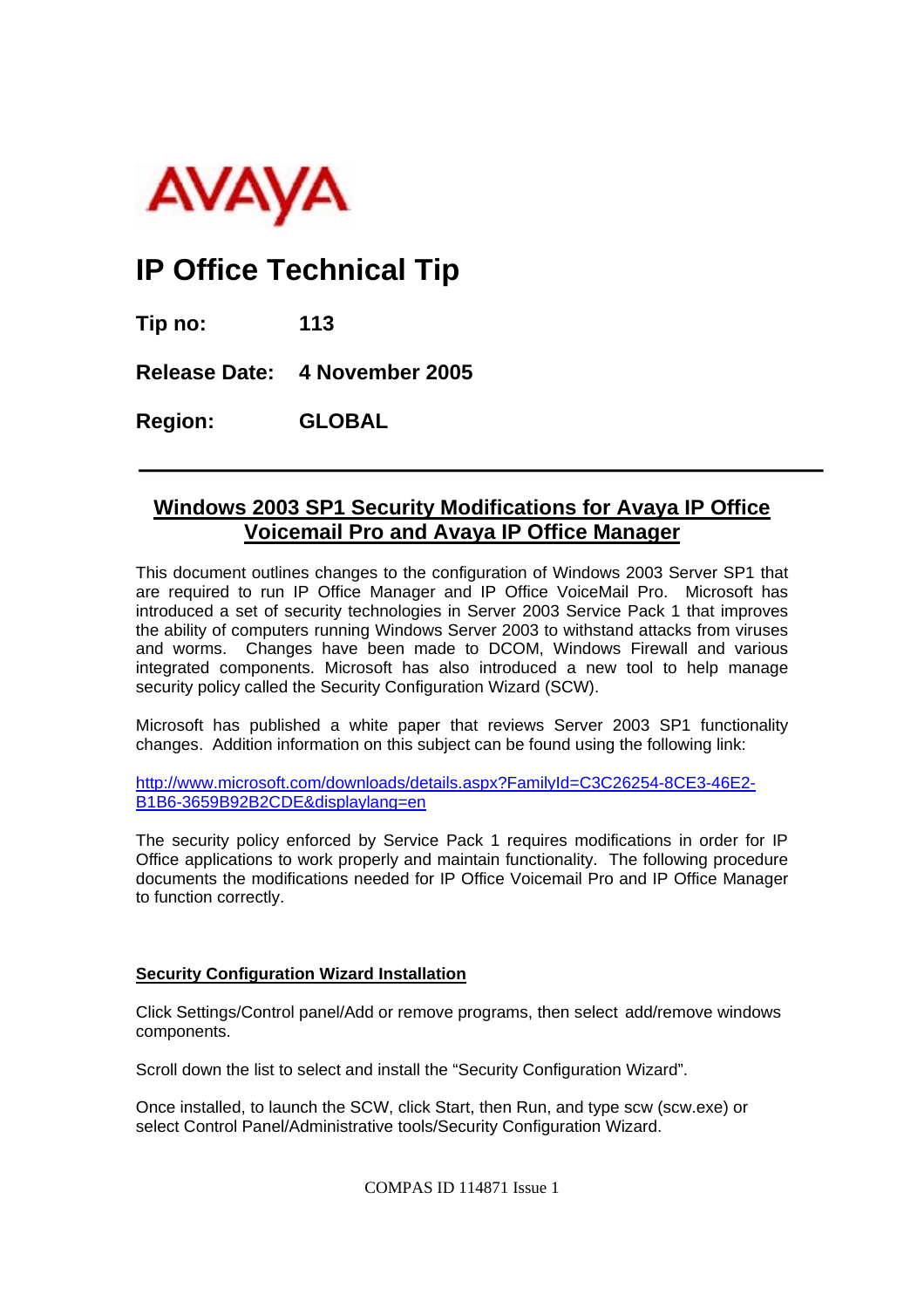

At the welcome screen, click 'Next' to start the Security Configuration Wizard.

| <b>Security Configuration Wizard</b>                                                                                                                                                                                                   |  |
|----------------------------------------------------------------------------------------------------------------------------------------------------------------------------------------------------------------------------------------|--|
| <b>Configuration Action</b><br>You can create a new security policy; edit or apply an existing security policy; or rollback the<br>last applied security policy.                                                                       |  |
| Select the action you want to perform:<br>C Create a new security policy<br>C Edit an existing security policy<br>C Apply an existing security policy<br>C Rollback the last applied security policy<br>Existing security policy file: |  |
| Browse                                                                                                                                                                                                                                 |  |
| Learn more about configuration actions.                                                                                                                                                                                                |  |
| $<$ Back<br>Cancel<br>Next                                                                                                                                                                                                             |  |

Select "Create a new security policy" then click 'Next' to proceed.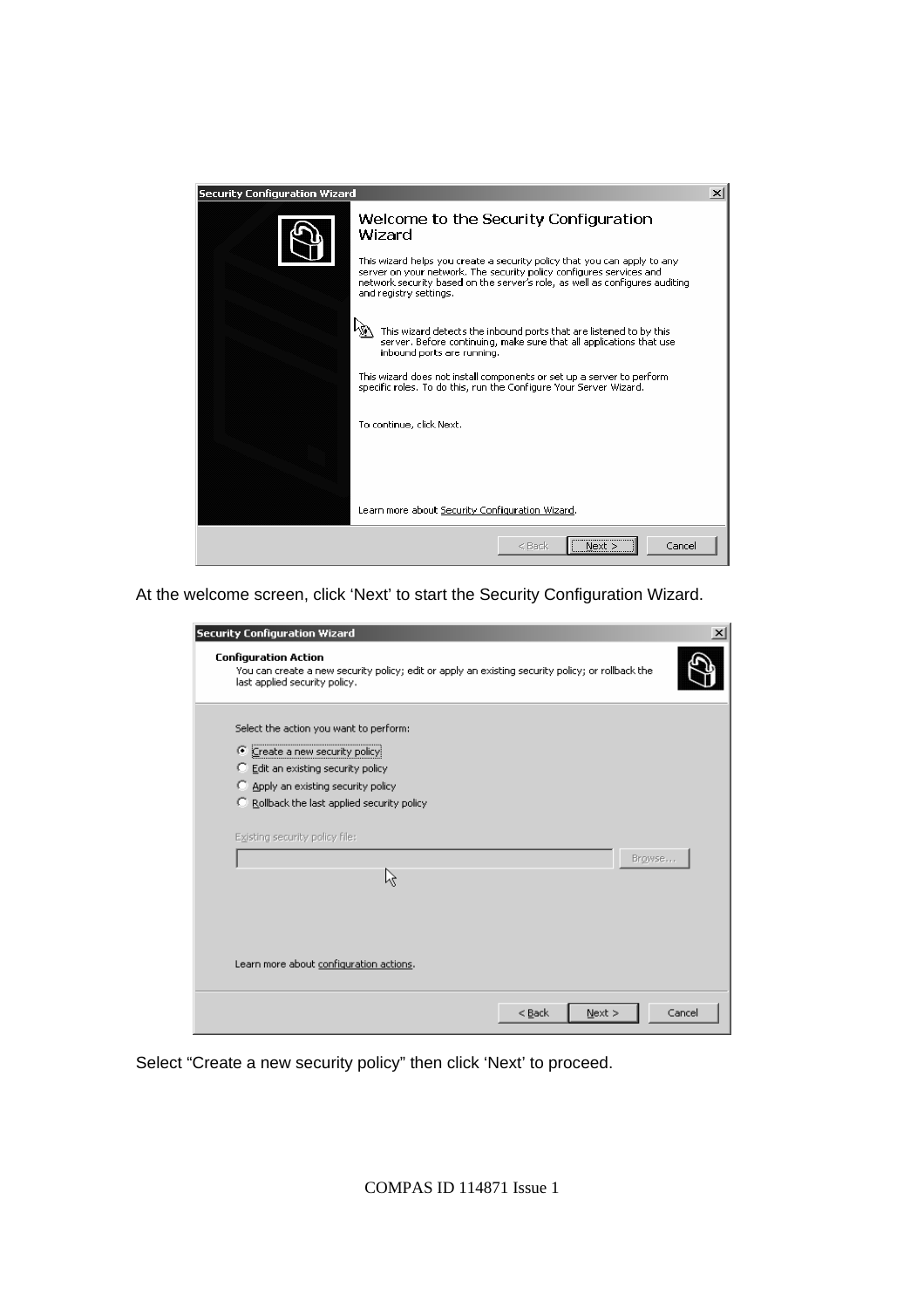| <b>Security Configuration Wizard</b>                                                                                                                                                                                                                                                                                                                                                             |        |
|--------------------------------------------------------------------------------------------------------------------------------------------------------------------------------------------------------------------------------------------------------------------------------------------------------------------------------------------------------------------------------------------------|--------|
| <b>Select Server</b><br>The configuration of the server you select will be used as a baseline for this security policy.                                                                                                                                                                                                                                                                          |        |
| Select a server to use as a baseline for this security policy. You can apply this policy to the selected<br>server or to any other server with a similar configuration.<br>Server (use DNS name, NetBIOS name, or IP address):                                                                                                                                                                   |        |
| LZCCCTEST01                                                                                                                                                                                                                                                                                                                                                                                      | Browse |
| $\langle \cdot \rangle$ You must have administrator privileges on the selected local server. If your current user account<br>does not have administrator privileges on the selected local server, click Cancel, rerun the<br>wizard using Run As, and specify another account.<br>The IIS 6.0 common files are required on the local machine when remotely scanning an IIS 6.0<br>ÆΝ.<br>server. |        |
| Learn more about selecting and configuring groups of servers.                                                                                                                                                                                                                                                                                                                                    |        |
| $<$ Back<br>Next >                                                                                                                                                                                                                                                                                                                                                                               | Cancel |

Leave the hostname if it is populated correctly, then click Next (there will be a short pause), when complete click Next. If the hostname is incorrect, click 'Browse' to search for the correct Server.

| <b>Security Configuration Wizard</b><br><b>Select Server Roles</b><br>These server roles are used to enable services and open ports. A server can perform multiple                                                                                                                                                                                    |        |
|-------------------------------------------------------------------------------------------------------------------------------------------------------------------------------------------------------------------------------------------------------------------------------------------------------------------------------------------------------|--------|
| roles.<br>View:<br>Installed roles                                                                                                                                                                                                                                                                                                                    |        |
| Select the server roles that the selected server performs:<br>$\boxed{\triangledown}$ > Application server<br>DFS server<br>$\triangleright$ File server<br>⊽<br>Middle-tier application server (COM+/DTC)<br>⊽<br>$\triangleright$ Print server<br>Remote access/VPN server (<br>> SQL Server 2000<br>⊽<br>Telnet server<br><b>D</b> Web server<br>⊽ |        |
| Learn more about server roles.                                                                                                                                                                                                                                                                                                                        |        |
| $<$ Back<br>Next                                                                                                                                                                                                                                                                                                                                      | Cancel |

The Select Server Roles defaults should be correct, these should be reviewed and corrected if necessary before selecting 'Next' to proceed. In the example above, SQL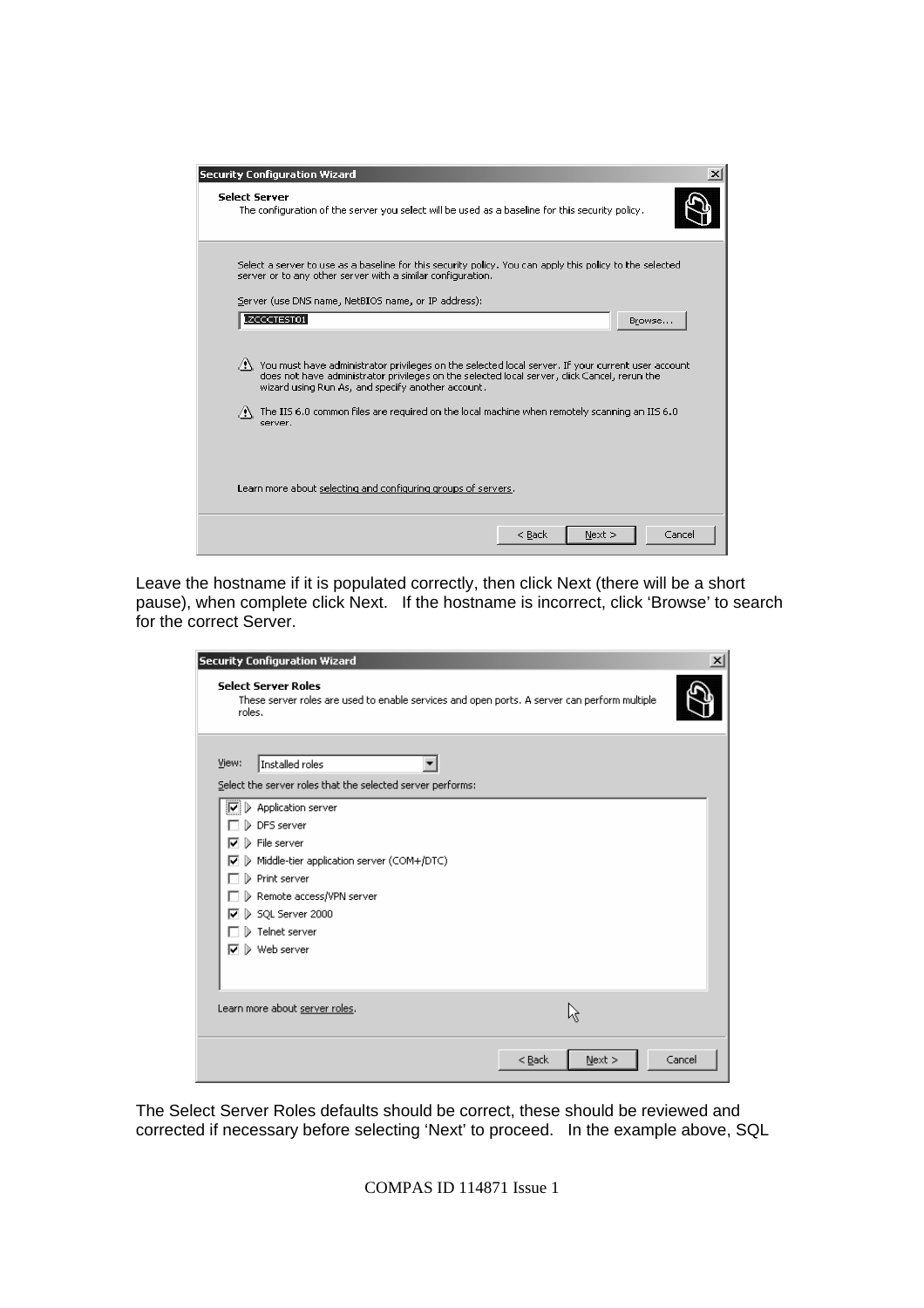Server 2000 has been installed in order to run Compact Contact Center.

|         | <b>Security Configuration Wizard</b>                                                                                                                               | $\vert x \vert$ |
|---------|--------------------------------------------------------------------------------------------------------------------------------------------------------------------|-----------------|
|         | <b>Select Client Features</b><br>Servers also act as clients. These client features are used to enable services. A server can<br>support multiple client features. |                 |
| View:   | Installed features<br>Select the client features that the selected server performs:                                                                                |                 |
| D<br>ے  | <b>DHCP</b> client                                                                                                                                                 |                 |
| ⊽<br>D. | DNS client                                                                                                                                                         |                 |
| ▽       | DNS registration client                                                                                                                                            |                 |
|         | Domain member                                                                                                                                                      |                 |
|         | $\triangleright$ FTP client (normal mode).                                                                                                                         |                 |
| Ъ.      | Group Policy administrative client                                                                                                                                 |                 |
| ⊽       | $\triangleright$ Microsoft networking client                                                                                                                       |                 |
|         | $\triangleright$ Remote access client.                                                                                                                             |                 |
|         | )> SQL client                                                                                                                                                      |                 |
|         | WebDAV client                                                                                                                                                      |                 |
| ⊽       | I WINS client                                                                                                                                                      |                 |
|         | Learn more about client features.                                                                                                                                  |                 |
|         | $<$ Back<br>Next                                                                                                                                                   | Cancel          |

The default 'Installed Features' should be correct for the 'Select Client Features' page, but should be reviewed and amended if necessary before selecting 'Next' to proceed.

|        | <b>Security Configuration Wizard</b>                                                                                          |      | ×      |
|--------|-------------------------------------------------------------------------------------------------------------------------------|------|--------|
|        | Select Administration and Other Options<br>These administration and other options are used to enable services and open ports. |      |        |
|        |                                                                                                                               |      |        |
| View:  | Installed options                                                                                                             |      |        |
|        | Select the options used to administrate the selected server:                                                                  |      |        |
|        | $\Box$ > Alerter                                                                                                              |      |        |
| ▽      | Application Experience Lookup Service                                                                                         |      |        |
| ID.    | Audio                                                                                                                         |      |        |
|        | Background Intelligent Transfer Service (BITS)                                                                                |      |        |
| ⊽<br>▷ | Backup (NT or 3rd party)                                                                                                      |      |        |
| ▽      | Backup to local hardware                                                                                                      |      |        |
|        | Browse master                                                                                                                 |      |        |
|        | Browser                                                                                                                       |      |        |
|        | Content indexing                                                                                                              |      |        |
|        | Distributed transactions over RPC                                                                                             |      |        |
|        | EMS command prompt channels                                                                                                   |      |        |
|        | Learn more about administration options.                                                                                      |      |        |
|        |                                                                                                                               |      |        |
|        |                                                                                                                               |      |        |
|        | $<$ Back                                                                                                                      | Next | Cancel |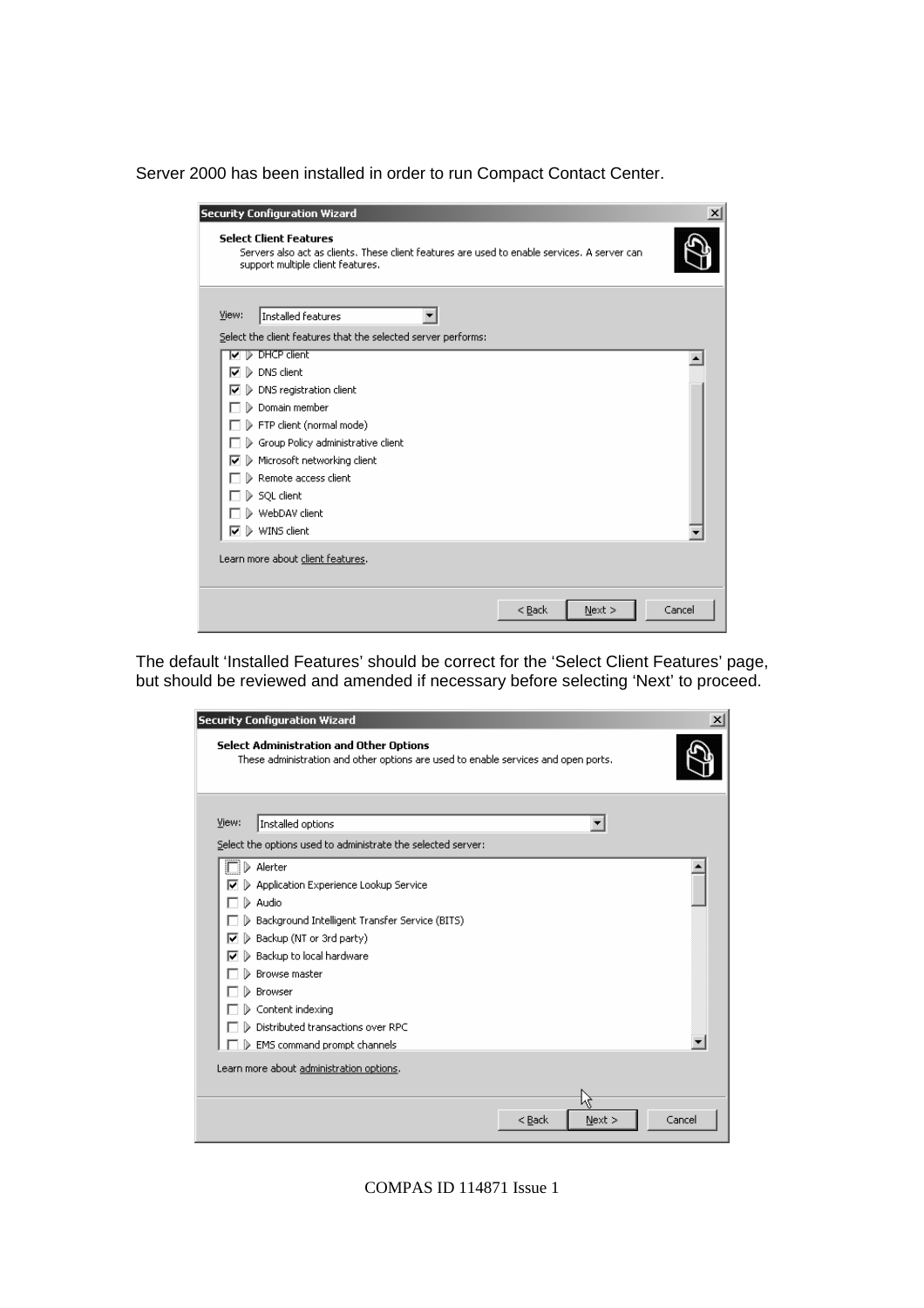The default 'Installed options' should be accepted by selecting 'Next'.

| <b>Security Configuration Wizard</b>                                                                                                                              | $\boldsymbol{\mathsf{x}}$ |
|-------------------------------------------------------------------------------------------------------------------------------------------------------------------|---------------------------|
| <b>Select Additional Services</b><br>There are services installed on the selected server that were found while processing the<br>security configuration database. |                           |
| Select the additional services that the selected server requires:                                                                                                 |                           |
| IØ D CCC Delta Server                                                                                                                                             |                           |
| CCC Reporting<br>☞                                                                                                                                                |                           |
| ▷ Key Server<br>⊽                                                                                                                                                 |                           |
| Machine Debug Manager<br>⊽                                                                                                                                        |                           |
| <b>D</b> McAfee Framework Service<br>⊽                                                                                                                            |                           |
| <b>D</b> Network Associates McShield<br>⊽                                                                                                                         |                           |
| > Network Associates Task Manager<br>⊽                                                                                                                            |                           |
| > Office Source Engine<br>⊽                                                                                                                                       |                           |
| D Upload Manager<br>⊽                                                                                                                                             |                           |
| D WMProDBService<br>⊽                                                                                                                                             |                           |
| <b>D</b> Voicemail Pro Service<br>⊽                                                                                                                               |                           |
|                                                                                                                                                                   |                           |
| Learn more about additional services.                                                                                                                             |                           |
| < Back<br>Next                                                                                                                                                    | Cancel                    |

IMPORTANT – Confirm that all IP Office Applications have been checked before selecting 'Next' to continue.

| <b>Security Configuration Wizard</b><br>$\vert x \vert$                                                                                                                           |
|-----------------------------------------------------------------------------------------------------------------------------------------------------------------------------------|
| <b>Handling Unspecified Services</b><br>Unspecified services are services that are not installed on the selected server and not listed in<br>the security configuration database. |
| This security policy might be applied to servers with services not specified by the policy. When an<br>unspecified service is found, perform the following action:                |
| <sup>6</sup> Do not change the startup mode of the service                                                                                                                        |
| C Disable the service                                                                                                                                                             |
|                                                                                                                                                                                   |
|                                                                                                                                                                                   |
|                                                                                                                                                                                   |
|                                                                                                                                                                                   |
|                                                                                                                                                                                   |
|                                                                                                                                                                                   |
| Learn more about unspecified services.                                                                                                                                            |
| $<$ Back<br>Cancel<br>Ner≪t ∶                                                                                                                                                     |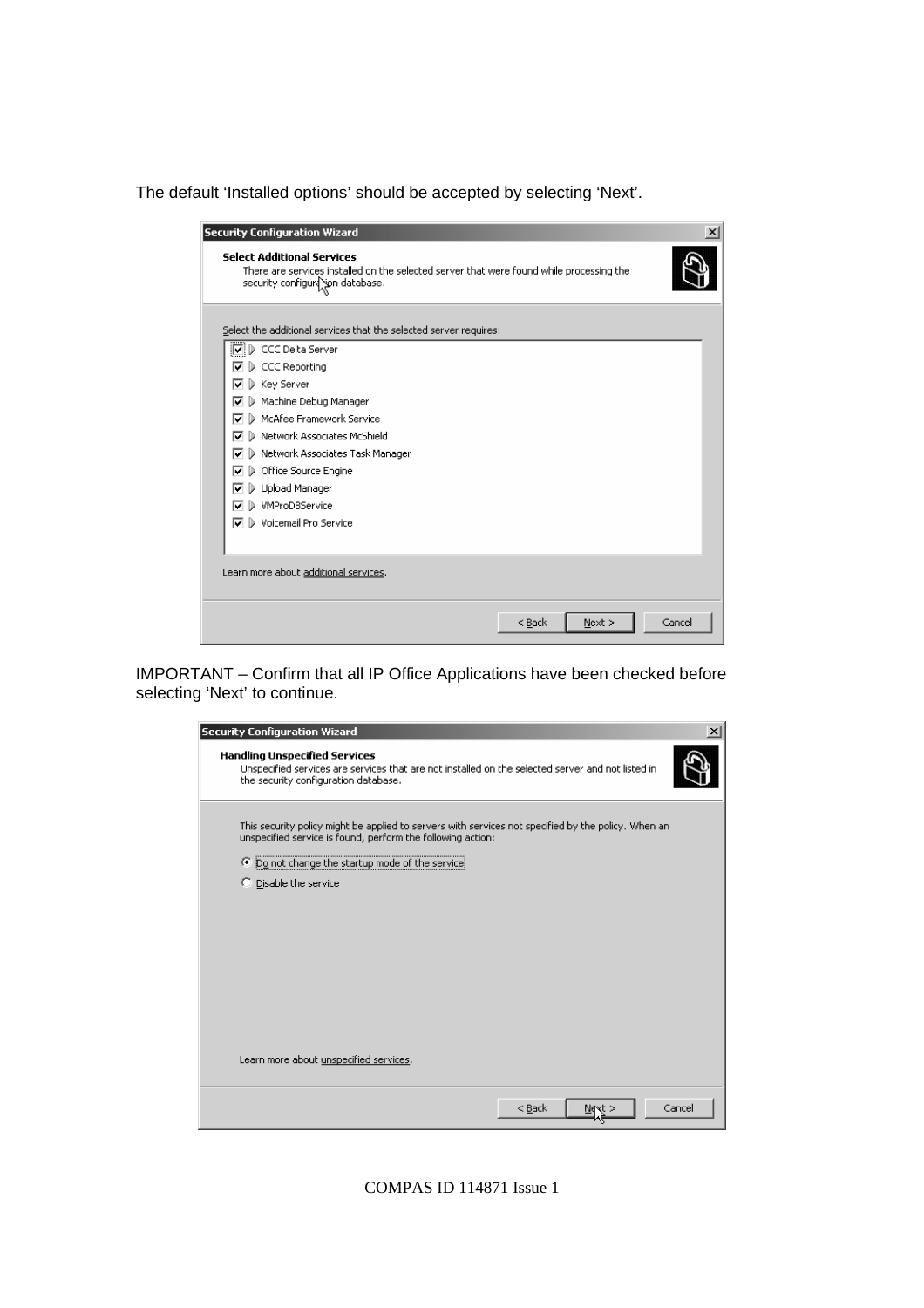IMPORTANT – 'Do not change the startup mode of the service' MUST be selected before clicking 'Next' to proceed.

| View:<br><b>Ehanged services</b><br>If applied to the selected server, this security policy would use the following service configuration:                                                        |                      |                     |                               |
|---------------------------------------------------------------------------------------------------------------------------------------------------------------------------------------------------|----------------------|---------------------|-------------------------------|
| Service                                                                                                                                                                                           | Current Startup Mode | Policy Startup Mode | Used By                       |
| Application Layer Gateway S                                                                                                                                                                       | Manual               | Disabled            | <b>Internet Connection SH</b> |
| Application Management                                                                                                                                                                            | Manual               | Disabled            | Application installation (    |
| Background Intelligent Transf                                                                                                                                                                     | Manual               | Automatic           | SMS Management Point          |
| Computer Browser                                                                                                                                                                                  | <b>Automatic</b>     | <b>Disabled</b>     | SMS Logon Point, Browl        |
| Distributed File System                                                                                                                                                                           | Manual               | Disabled            | DFS server, Domain col        |
| File Replication                                                                                                                                                                                  | Manual               | Disabled            | Domain controller (Activ      |
| <b>IPSec Services</b>                                                                                                                                                                             | Automatic            | Disabled            | <b>IPsec Services</b>         |
| MSSQLServerADHelper                                                                                                                                                                               | Manual               | Nisabled            | SQL Server Active Direc       |
| Net Logon                                                                                                                                                                                         | Manual               | <b>Disabled</b>     | Domain controller (Activith   |
|                                                                                                                                                                                                   |                      |                     |                               |
| $\langle \cdot \rangle$ To undo any of the above changes, go back to the previous pages and change the selection listed in the<br>Used By column.<br>Learn more about confirming service changes. |                      |                     |                               |

Review the changes made in the steps above, going back if necessary to correct the changes, before selecting 'Next' to proceed.

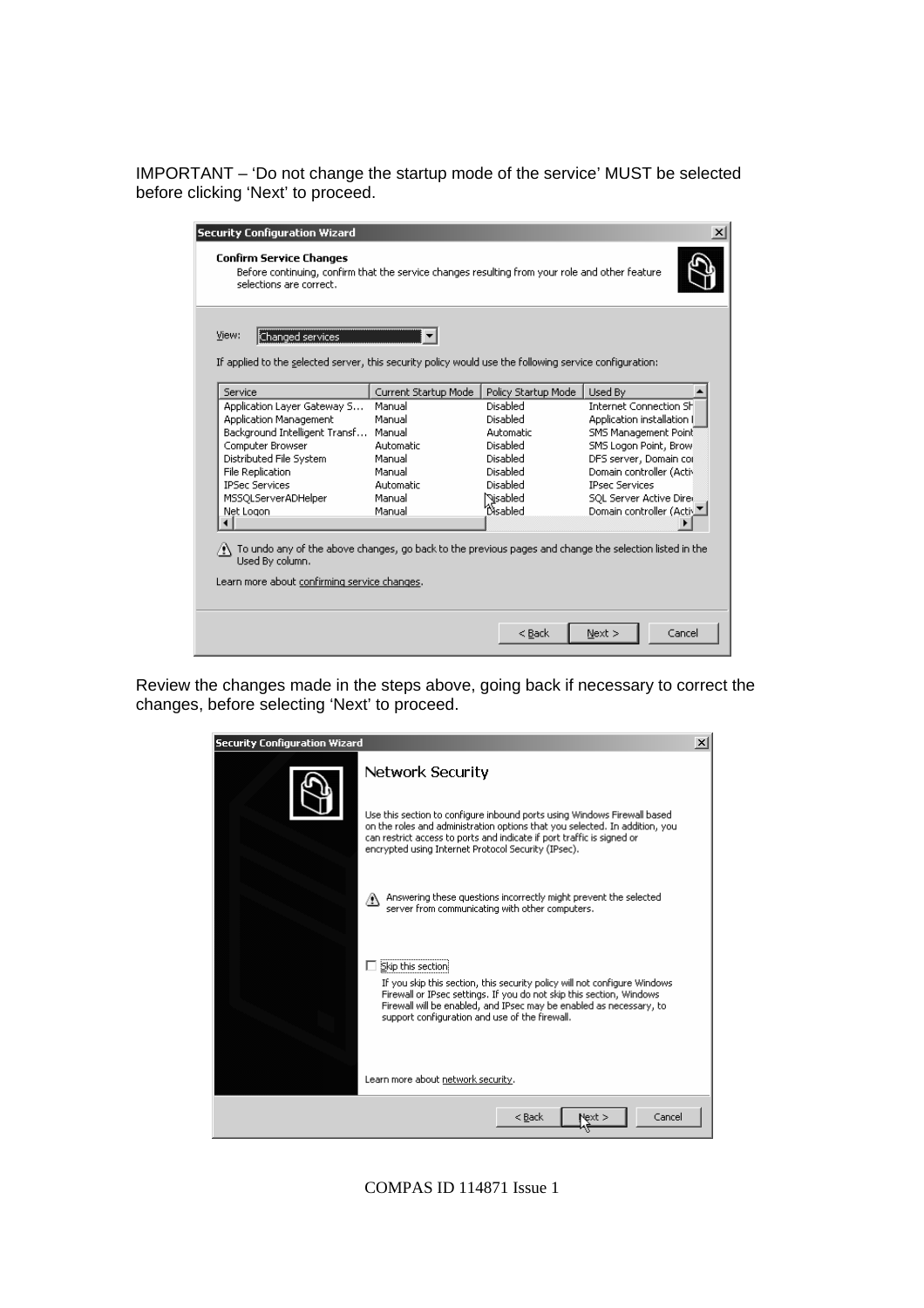Do not select 'Skip this section', then click 'Next' to proceed.

| <b>Open Ports and Approve Applications</b><br>The inbound ports listed below are used by the roles and administration options that you<br>selected. Selected ports are opened, unselected ports are blocked.<br>View:<br>All ports<br>Select the ports to open:<br>> Ports used by DCOM (dllhost.exe)<br>D Ports used by McAfee Framework Service (FrameworkService.exe)<br>▷ Ports used by Key Server (KeyServe.exe)<br>⊽<br><b>D</b> Ports used by Network Associates McShield (mcshield.exe)<br>P Ports used by SCW Engine (scshost.exe)<br>⊽<br>▷ Ports used by System RPC applications<br>⊽<br>▷ Ports used by VMProDBService (vmpdbsvc.exe)<br>⊽<br>> Ports used by Voicemail Pro Service (vmprov5svc.exe)<br>⊽<br>▷ Ports used by Network Associates Task Manager (vstskmgr.exe)<br>Advanced<br>Add<br>Edit<br>Remove<br>Learn more about opening ports and approving applications. | <b>Security Configuration Wizard</b> |
|--------------------------------------------------------------------------------------------------------------------------------------------------------------------------------------------------------------------------------------------------------------------------------------------------------------------------------------------------------------------------------------------------------------------------------------------------------------------------------------------------------------------------------------------------------------------------------------------------------------------------------------------------------------------------------------------------------------------------------------------------------------------------------------------------------------------------------------------------------------------------------------------|--------------------------------------|
|                                                                                                                                                                                                                                                                                                                                                                                                                                                                                                                                                                                                                                                                                                                                                                                                                                                                                            |                                      |
|                                                                                                                                                                                                                                                                                                                                                                                                                                                                                                                                                                                                                                                                                                                                                                                                                                                                                            |                                      |
|                                                                                                                                                                                                                                                                                                                                                                                                                                                                                                                                                                                                                                                                                                                                                                                                                                                                                            |                                      |
|                                                                                                                                                                                                                                                                                                                                                                                                                                                                                                                                                                                                                                                                                                                                                                                                                                                                                            |                                      |
|                                                                                                                                                                                                                                                                                                                                                                                                                                                                                                                                                                                                                                                                                                                                                                                                                                                                                            |                                      |
|                                                                                                                                                                                                                                                                                                                                                                                                                                                                                                                                                                                                                                                                                                                                                                                                                                                                                            |                                      |
|                                                                                                                                                                                                                                                                                                                                                                                                                                                                                                                                                                                                                                                                                                                                                                                                                                                                                            |                                      |
|                                                                                                                                                                                                                                                                                                                                                                                                                                                                                                                                                                                                                                                                                                                                                                                                                                                                                            |                                      |
|                                                                                                                                                                                                                                                                                                                                                                                                                                                                                                                                                                                                                                                                                                                                                                                                                                                                                            |                                      |
|                                                                                                                                                                                                                                                                                                                                                                                                                                                                                                                                                                                                                                                                                                                                                                                                                                                                                            |                                      |
|                                                                                                                                                                                                                                                                                                                                                                                                                                                                                                                                                                                                                                                                                                                                                                                                                                                                                            |                                      |
|                                                                                                                                                                                                                                                                                                                                                                                                                                                                                                                                                                                                                                                                                                                                                                                                                                                                                            |                                      |
|                                                                                                                                                                                                                                                                                                                                                                                                                                                                                                                                                                                                                                                                                                                                                                                                                                                                                            |                                      |
|                                                                                                                                                                                                                                                                                                                                                                                                                                                                                                                                                                                                                                                                                                                                                                                                                                                                                            |                                      |
|                                                                                                                                                                                                                                                                                                                                                                                                                                                                                                                                                                                                                                                                                                                                                                                                                                                                                            |                                      |
| Cancel<br>< <u>B</u> ack<br>Next                                                                                                                                                                                                                                                                                                                                                                                                                                                                                                                                                                                                                                                                                                                                                                                                                                                           |                                      |

Review the list provided, and confirm that all IP Office applications installed are selected, before clicking 'Next' to continue.

Notice ports used by IP Office Applications:-

VoiceMail Pro Database Service –



VoiceMail Pro Service –



NOTE – the IP Office Manager application will be added to firewall exclusion list in a later step.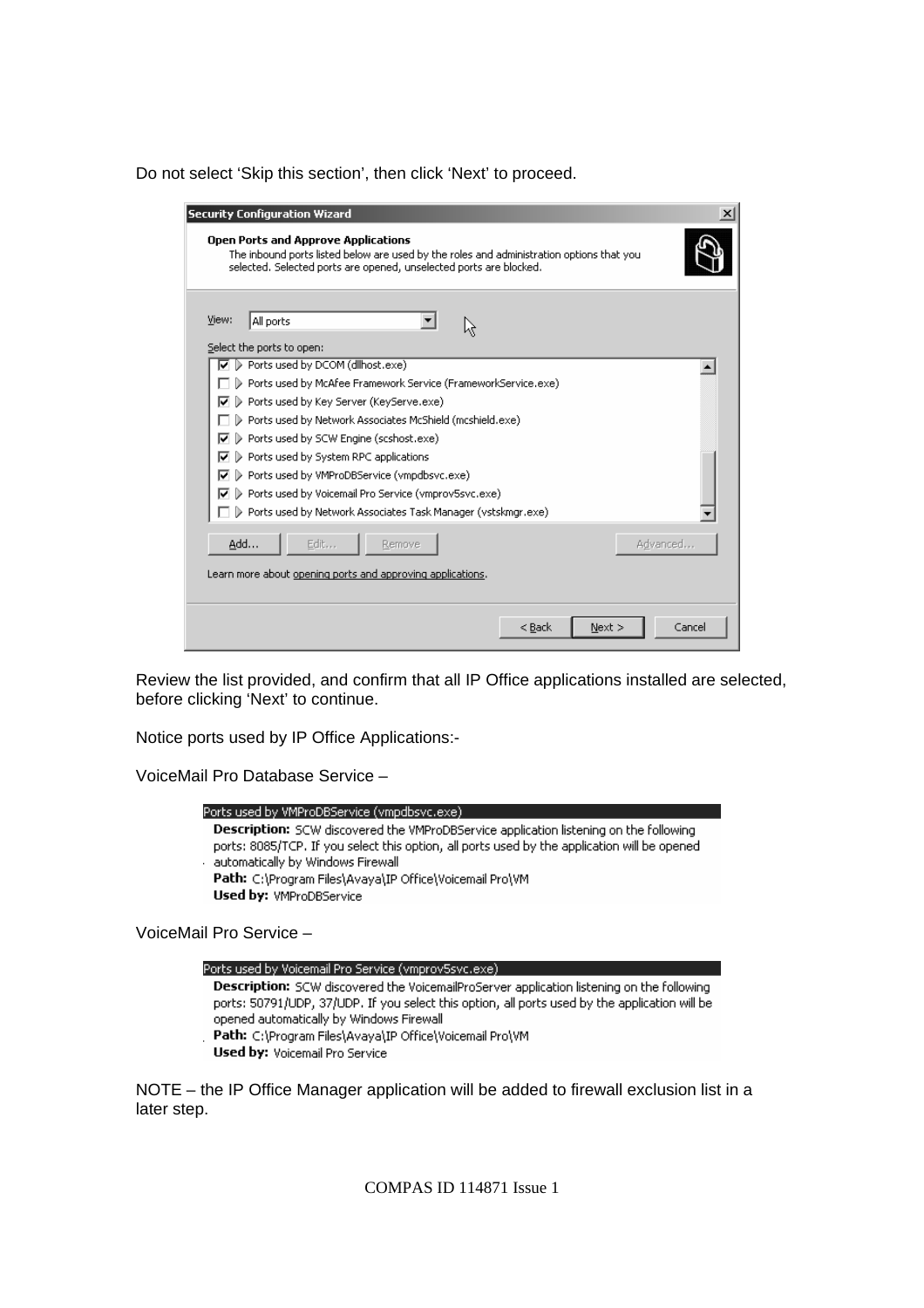|                                      |            |         | If applied to the selected server, this security policy would use the following inbound port configuration: |                     |  |
|--------------------------------------|------------|---------|-------------------------------------------------------------------------------------------------------------|---------------------|--|
| Port                                 | Protocol   | Status  | Security Options                                                                                            | <b>Restrictions</b> |  |
| 80 (HTTP)                            | <b>TCP</b> | Open    |                                                                                                             |                     |  |
| 123 (NTP)                            | <b>UDP</b> | Open    |                                                                                                             |                     |  |
| 135 (RPC endpoint mapper/DCOM)       | <b>TCP</b> | Open    |                                                                                                             |                     |  |
| 137 (NetBIOS name service)           | <b>UDP</b> | Open    |                                                                                                             |                     |  |
| 137 (NetBIOS name service)           | <b>TCP</b> | Open    |                                                                                                             |                     |  |
| 139 (NetBIOS session service)        | <b>TCP</b> | Open    |                                                                                                             |                     |  |
| 443 (HTTPS)                          | <b>TCP</b> | Open    |                                                                                                             |                     |  |
| 445 (SMB)                            | <b>TCP</b> | Open    |                                                                                                             |                     |  |
| 1433 (SOL over TCP)                  | <b>TCP</b> | Open    |                                                                                                             |                     |  |
| 1434 (SQL Server Resolution Service) | <b>UDP</b> | Blocked |                                                                                                             |                     |  |
| 3389 (Remote Desktop Protocol)       | <b>TCP</b> | Open    |                                                                                                             |                     |  |
|                                      |            |         |                                                                                                             |                     |  |

Take time to review the selected ports, then select 'Next' to continue.

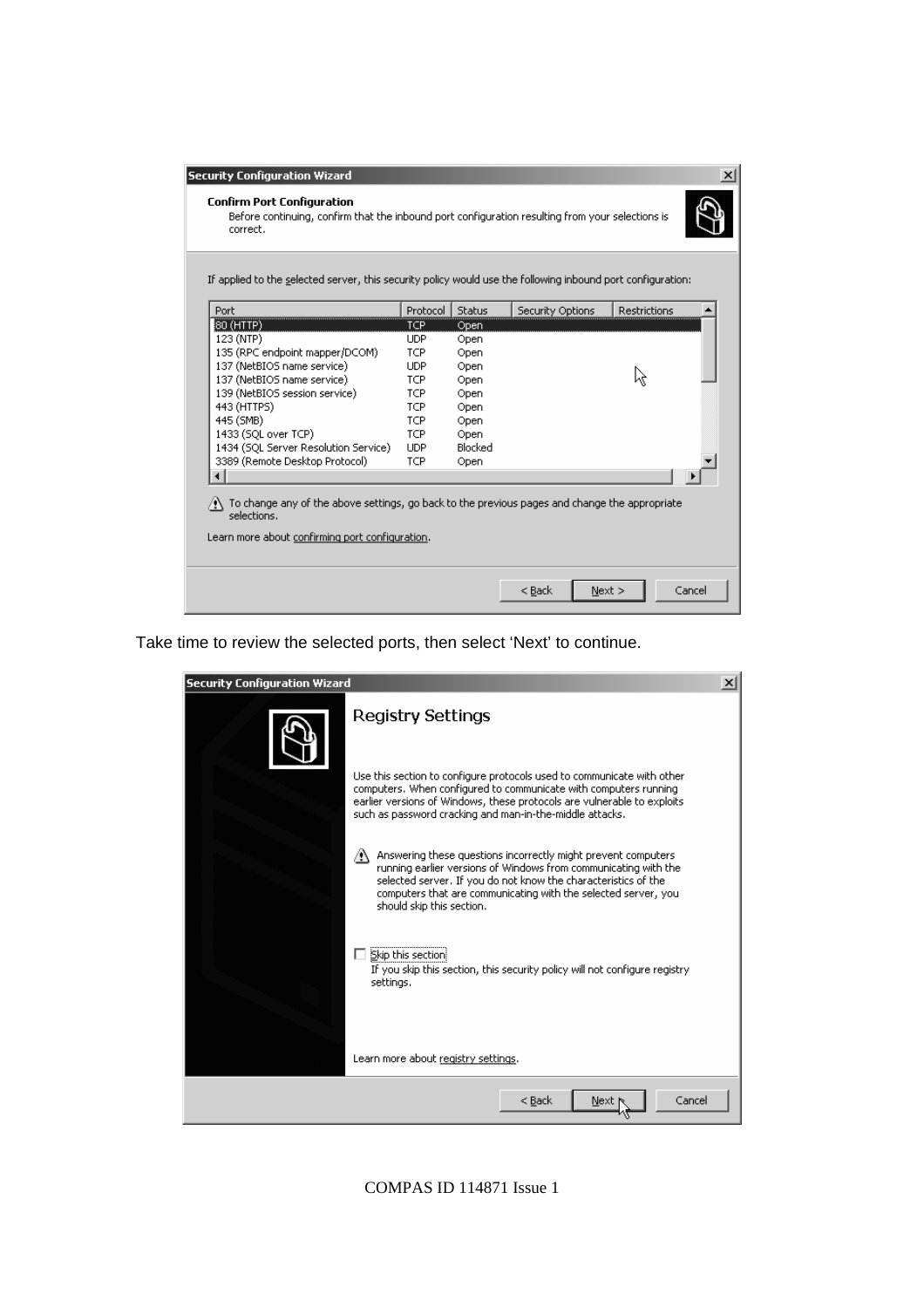Do not select 'Skip this section', then click 'Next' to proceed.

| <b>Security Configuration Wizard</b>                                                                                                                                                                                                                                                             |  |
|--------------------------------------------------------------------------------------------------------------------------------------------------------------------------------------------------------------------------------------------------------------------------------------------------|--|
| <b>Require SMB Security Signatures</b><br>The following information determines whether Server Message Block (SMB) security signatures<br>are enabled or required.                                                                                                                                |  |
| The selected server has the following attributes:<br>All computers that connect to it satisfy the following minimum operating system requireme<br>⊽                                                                                                                                              |  |
| · Windows NT 4.0 Service Pack 6a or later<br>. Windows 95 with the Directory Services Client Pack installed<br>. Windows 98 or Windows Millennium Edition<br>• Windows CE .NET 4.2 (for example Windows Mobile 2003 Second Edition) or later                                                     |  |
| $\triangledown$ It has surplus processor capacity that can be used to sign file and print traffic<br>This option digitally signs all file and print traffic. This signing is processor intensive, so it is<br>recommended only if the server does not normally exceed 70% processor utilization. |  |
| These settings affect the RequireSecuritySignature value in<br>HKLM\System\CurrentControlSet\Services\LanManServer\Parameters.<br>Learn more about SMB security signatures.                                                                                                                      |  |
| $<$ Back<br>Cancel<br>Next >                                                                                                                                                                                                                                                                     |  |

Leave the selections as default to ensure multiple Operating System compatibility then select 'Next' to continue.

| <b>Security Configuration Wizard</b>                                                                                                                                    | $\vert x \vert$ |
|-------------------------------------------------------------------------------------------------------------------------------------------------------------------------|-----------------|
| <b>Outbound Authentication Methods</b><br>The following information is used to determine the LAN Manager authentication level used when<br>making outbound connections. |                 |
| Select the methods the selected server uses to authenticate with remote computers:<br>Domain Accounts<br>1⊽                                                             |                 |
| ⊽<br>Local Accounts on the remote computers                                                                                                                             |                 |
| ▽ File sharing passwords on Windows 95, Windows 98, or Windows Millennium Edition<br>45                                                                                 |                 |
| These settings affect the Imcompatibilitylevel value in<br>HKLM\System\CurrentControlSet\Control\LSA.                                                                   |                 |
| Learn more about outbound authentication methods.                                                                                                                       |                 |
| $<$ Back<br>Cancel<br>Next                                                                                                                                              |                 |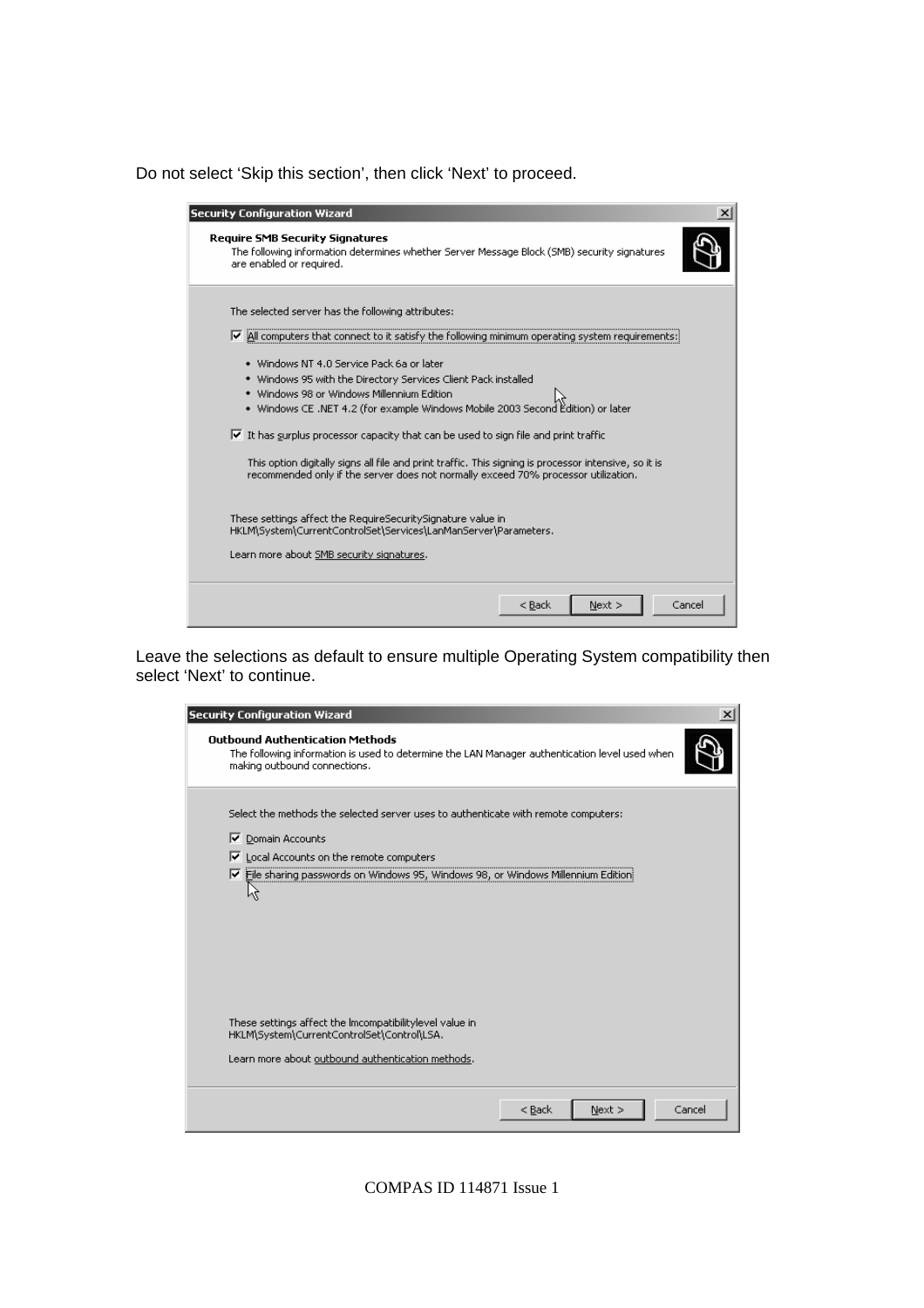Check all authentication methods for maximum compatibility, then select 'Next' to continue.

| <b>Security Configuration Wizard</b>                                                                                                                  |                                                 |                         |                        | $\boldsymbol{\mathsf{x}}$ |
|-------------------------------------------------------------------------------------------------------------------------------------------------------|-------------------------------------------------|-------------------------|------------------------|---------------------------|
| <b>Registry Settings Summary</b><br>Before continuing, confirm that your registry settings are correct.                                               |                                                 |                         |                        |                           |
| If applied to the selected server, this security policy would use the following registry settings:                                                    |                                                 |                         |                        |                           |
| Setting                                                                                                                                               | Registry Value                                  | Current Data            | Policy Data            | Registry K                |
| Activate Named Pipe Firewall                                                                                                                          | pipefirewallactive                              | Not Defined             | Disabled               | hkey loo                  |
| LAN Manager authentication                                                                                                                            | Imcompatibilitylevel                            | Send NTLMv1 re          | Send LM & NTLM         | HKEY LOC                  |
| Require LDAP Signing<br>Require SMB Security Signat                                                                                                   | <b>Idapserverintegrity</b><br>requiresecuritysi | Not Defined<br>Disabled | Not Defined<br>Enabled | HKEY LOC<br>HKEY_LO(      |
|                                                                                                                                                       |                                                 |                         |                        |                           |
|                                                                                                                                                       |                                                 |                         |                        |                           |
| $\wedge$ To change any of the above settings, go back to the previous pages in this section and change the<br>selections that determined the setting. |                                                 |                         |                        |                           |
| Learn more about confirming registry settings.                                                                                                        |                                                 |                         |                        |                           |
|                                                                                                                                                       |                                                 | < Back                  | hilext >               | Cancel                    |

Review the changes you have made, then select 'Next' to continue.



Do not select 'Skip this section', then click 'Next' to proceed.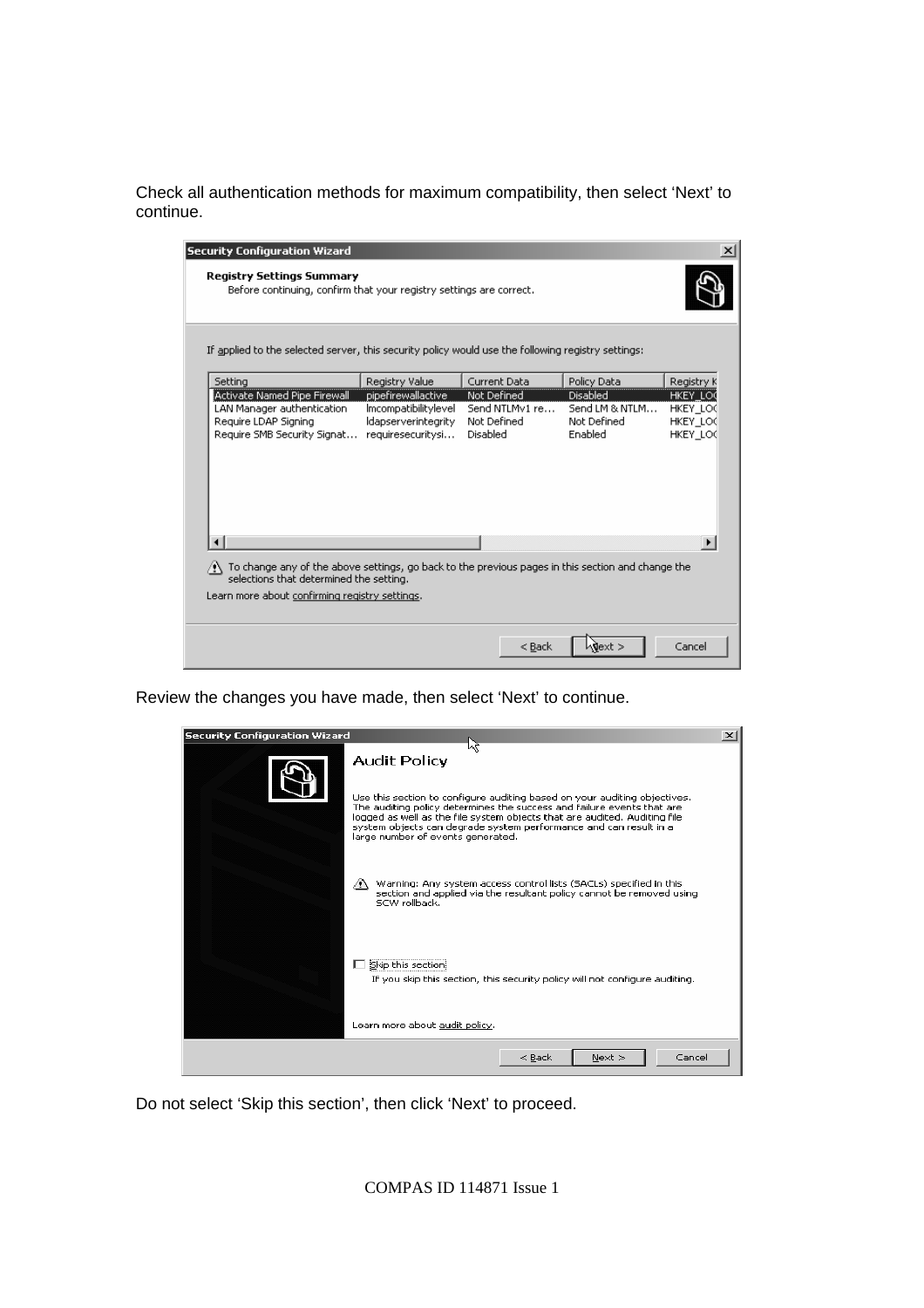| <b>Security Configuration Wizard</b>                                                                                                                                                                                                                                                                                                                                             |
|----------------------------------------------------------------------------------------------------------------------------------------------------------------------------------------------------------------------------------------------------------------------------------------------------------------------------------------------------------------------------------|
| <b>System Audit Policy</b><br>Determine an audit policy based on your auditing objectives,                                                                                                                                                                                                                                                                                       |
| Select your auditing objective:                                                                                                                                                                                                                                                                                                                                                  |
| C Do not audit<br>This option does not perform any auditing.                                                                                                                                                                                                                                                                                                                     |
| Audit successful activities<br>o<br>This option audits successful changes to system and configuration files, allowing you to<br>reconstruct events after the fact to determine who changed system or configuration files. It will<br>degrade system performance slightly,                                                                                                        |
| Audit successful and unsuccessful activities<br>G.<br>This option audits both successful changes and failed attempts to system and configuration files,<br>allowing you to determine who changed system or configuration files, as well as detect attempts<br>to make unauthorized changes. It will degrade system performance more than auditing just<br>successful activities. |
| Learn more about auditing policy.                                                                                                                                                                                                                                                                                                                                                |
| Cancel<br>$<$ Back                                                                                                                                                                                                                                                                                                                                                               |

Select an audit policy according to organizational preferences, then select 'Next' to continue.

| If applied to the selected server, this security policy would use the following auditing configuration:                                                                                                                                                                                                                    |                 |                  |
|----------------------------------------------------------------------------------------------------------------------------------------------------------------------------------------------------------------------------------------------------------------------------------------------------------------------------|-----------------|------------------|
| Audit Event Type                                                                                                                                                                                                                                                                                                           | Current Setting | Policy Setting   |
| Account Logon Events                                                                                                                                                                                                                                                                                                       | <b>Success</b>  | Success, failure |
| Account Management                                                                                                                                                                                                                                                                                                         | Not audited     | Success, failure |
| Directory Service Access                                                                                                                                                                                                                                                                                                   | Not audited     | Success, failure |
| Logon Events                                                                                                                                                                                                                                                                                                               | <b>Success</b>  | Success, failure |
| <b>Object Access</b>                                                                                                                                                                                                                                                                                                       | Not audited     | Success, failure |
| Policy Change                                                                                                                                                                                                                                                                                                              | Not audited     | Success, failure |
| Privilege Use                                                                                                                                                                                                                                                                                                              | Not audited     | Not audited      |
| Process Tracking                                                                                                                                                                                                                                                                                                           | Not audited     | Success, failure |
| <b>System Events</b>                                                                                                                                                                                                                                                                                                       | Not audited     | Success, failure |
| Also include the SCWAudit.inf security template. SCWAudit.inf sets System Access Control Lists (SACLS)<br>in order to audit access of the file system.<br>$\langle \cdot \rangle$ Once applied, these SCWAudit.inf SACLs cannot be removed using the SCW rollback action.<br>Learn more about confirming auditing changes. |                 |                  |

Review and confirm the selected audit policy by selecting 'Next'.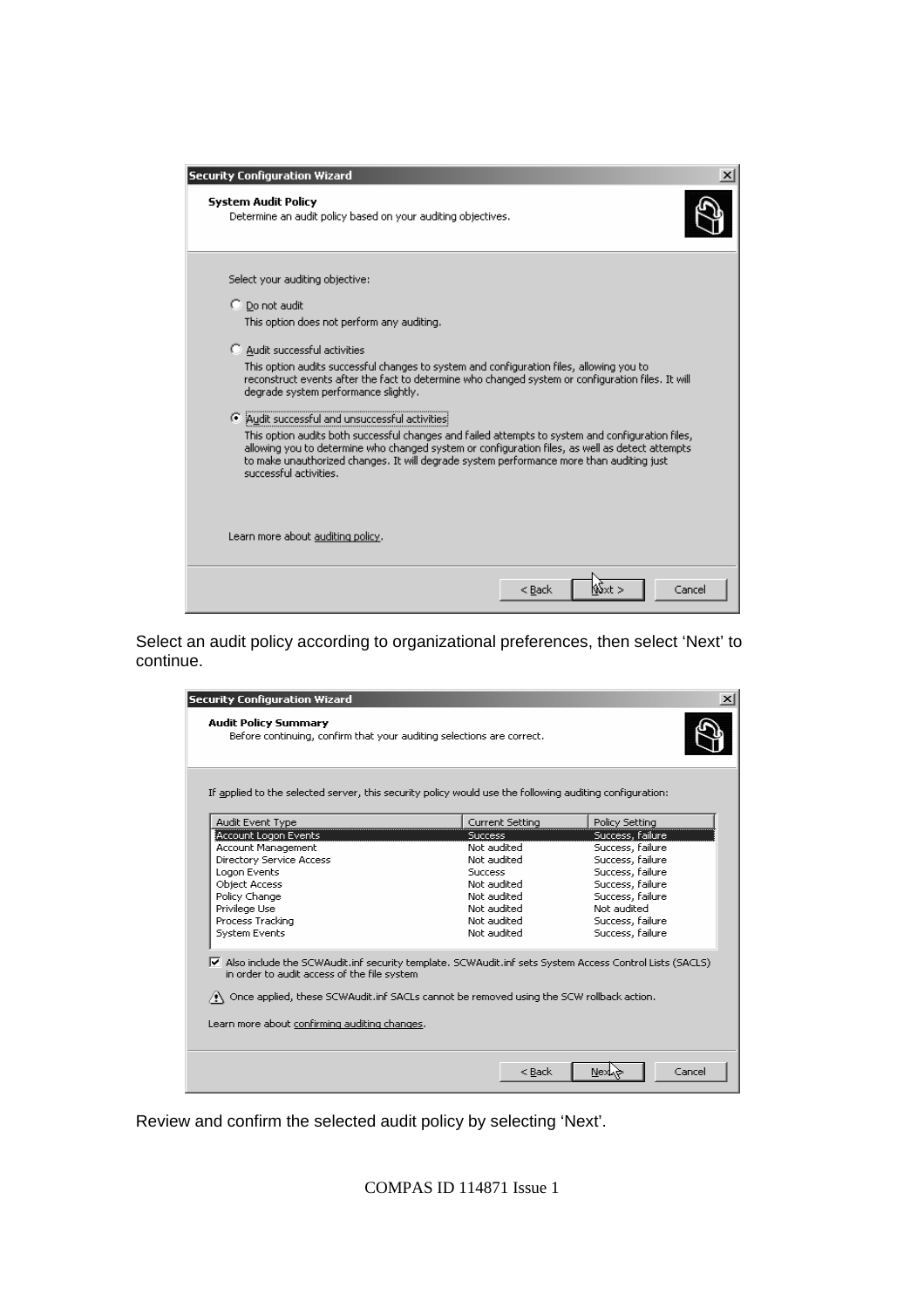

Do not select 'Skip this section', then click 'Next' to proceed.

| <b>Security Configuration Wizard</b>                                                                                                                                                                 |        |
|------------------------------------------------------------------------------------------------------------------------------------------------------------------------------------------------------|--------|
| Select Web Service Extensions for Dynamic Content<br>By default, IIS serves only static content. To serve dynamic content, you must enable the Web<br>service extensions that your content requires. |        |
| Select the Web service extensions that the selected server requires:                                                                                                                                 |        |
| Active Server Pages<br>⊽                                                                                                                                                                             |        |
| <b>D</b> Internet Data Connector<br>⊽                                                                                                                                                                |        |
| Server Side Includes                                                                                                                                                                                 |        |
| WebDAV                                                                                                                                                                                               |        |
|                                                                                                                                                                                                      |        |
|                                                                                                                                                                                                      |        |
|                                                                                                                                                                                                      |        |
|                                                                                                                                                                                                      |        |
| ☆                                                                                                                                                                                                    |        |
| Prohibit all other Web service extensions not listed above                                                                                                                                           |        |
| Learn more about Web service extensions.                                                                                                                                                             |        |
| $<$ Back<br>Next                                                                                                                                                                                     | Cancel |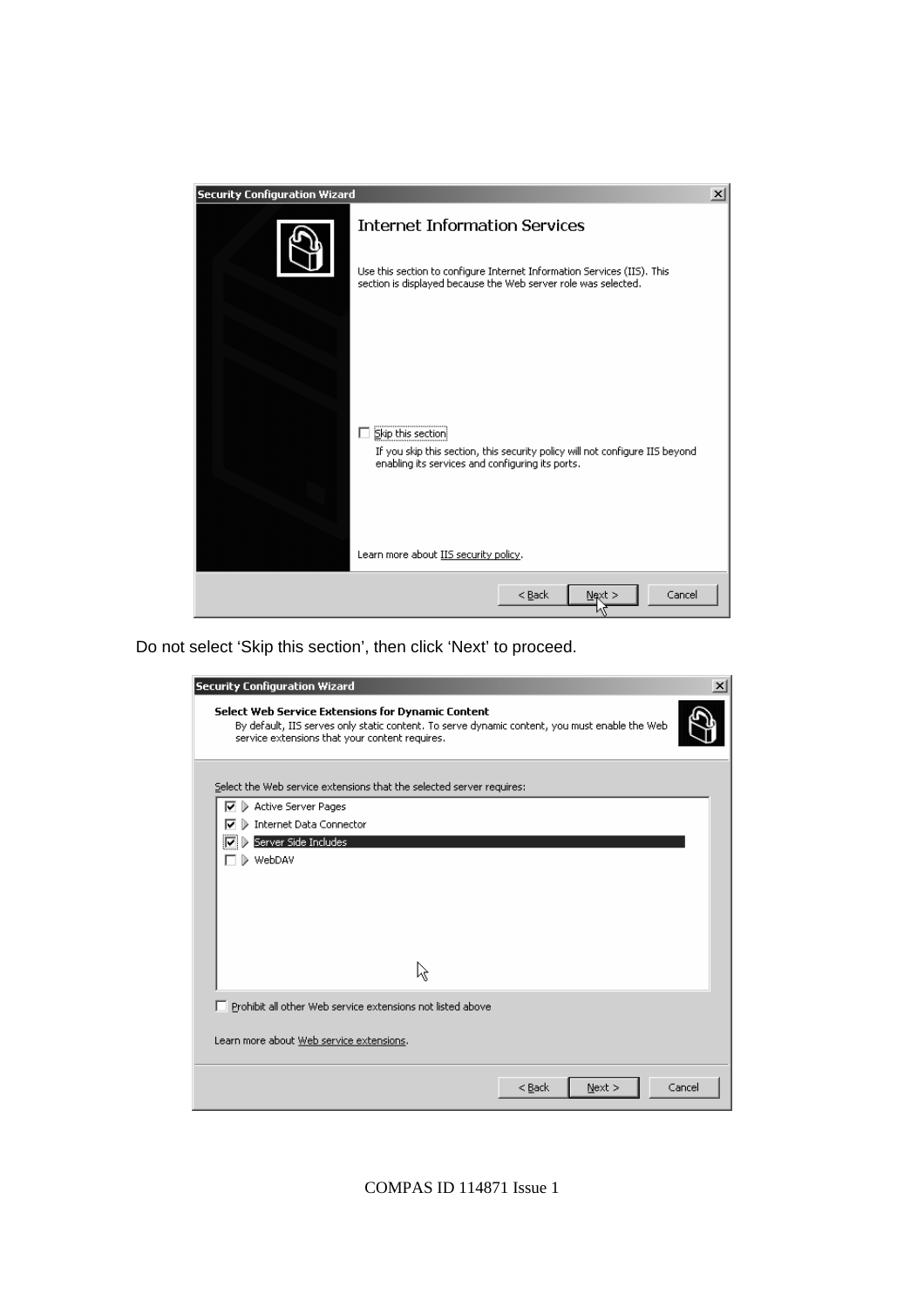Select the options for supported Web service extensions based on current and future needs, then select 'Next' to continue

| <b>Security Configuration Wizard</b>                                                                                                                      | $\vert x \vert$ |
|-----------------------------------------------------------------------------------------------------------------------------------------------------------|-----------------|
| Select the Virtual Directories to Retain<br>The following legacy virtual directories pose a potential security risk and should be removed if<br>unneeded. |                 |
| Select the virtual directories to retain on the selected server:                                                                                          |                 |
| $\Box$ > IISAdmin<br>) IISHelp<br>> IISSamples<br>D MSADC<br>$\triangleright$ Scripts                                                                     |                 |
|                                                                                                                                                           |                 |
| Learn more about retaining virtual directories.                                                                                                           |                 |
| $<$ Back<br>Next                                                                                                                                          | Cancel          |

None of these directories are required by IP Office applications and can be left unselected unless otherwise required by alternate applications. Select 'Next' to continue.

| <b>Security Configuration Wizard</b>                                                                                                                                                                                                                    |
|---------------------------------------------------------------------------------------------------------------------------------------------------------------------------------------------------------------------------------------------------------|
| Prevent Anonymous Users from Accessing Content Files<br>Increase the security of your Web site content by setting additional restrictions for anonymous<br>users.                                                                                       |
| You can improve the security of your Web site content by preventing anonymous users. In addition<br>to preventing access via IIS authentication settings, you can deny write access to anonymous users<br>with file system access control lists (ACLs). |
| ⊽<br>Deny anonymous users write access to content files!                                                                                                                                                                                                |
| This setting is effective only when IIS is using an NTFS file system volume.                                                                                                                                                                            |
|                                                                                                                                                                                                                                                         |
|                                                                                                                                                                                                                                                         |
|                                                                                                                                                                                                                                                         |
| Learn more about preventing file access by anonymous users.                                                                                                                                                                                             |
| $<$ Back<br>Cancel<br>Next                                                                                                                                                                                                                              |

This can be left un-checked to allow anonymous access if desired, or selected to increase security (recommended) if the web server is to be made available for external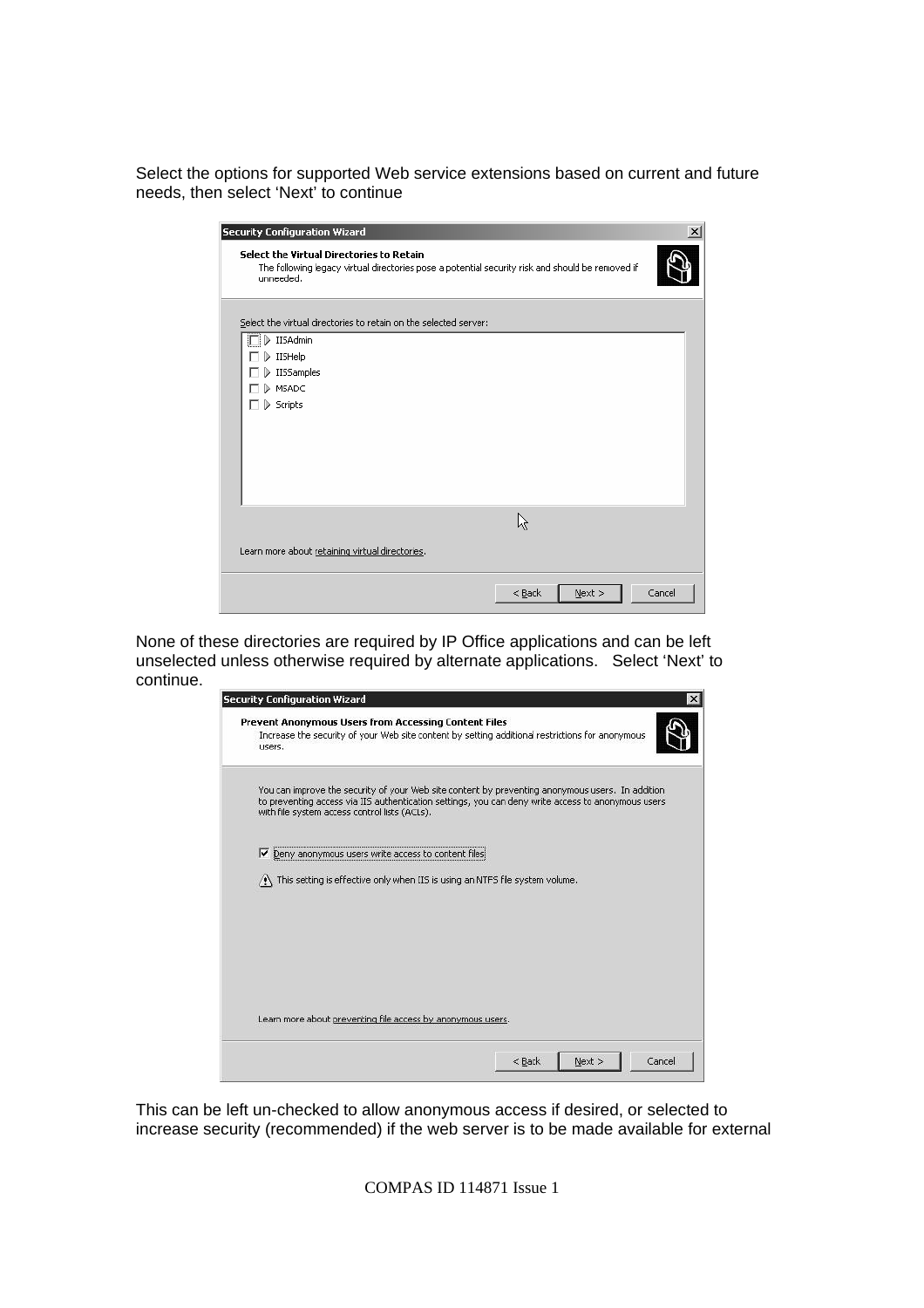access. Select 'Next' to continue.

|                         | Setting Item      | Current Data   | Policy Data | Metabase Key            |
|-------------------------|-------------------|----------------|-------------|-------------------------|
| Anonymous file ACLs     |                   | <b>Unknown</b> | Unknown     |                         |
| Virtual directory       | Scripts           | Not installed  | Removed     | /LM/W3SVC/1/ROOT/SCRIP  |
| Virtual directory       | <b>MSADC</b>      | Not installed  | Removed     | /LM/W3SVC/1/ROOT/MSAD(  |
| Virtual directory       | <b>IISSamples</b> | Not installed  | Removed     | /LM/W3SVC/1/ROOT/IISSAN |
| Virtual directory       | <b>IISHelp</b>    | Not installed  | Removed     | /LM/W3SVC/1/ROOT/IISHEL |
| Virtual directory       | <b>IISAdmin</b>   | Not installed  | Removed     | /LM/W3SVC/1/ROOT/IISADI |
| Web service extensions  | *.exe             | Prohibited     | Prohibited  | /LM/W3SVC               |
| Web service extensions  | *.d∥              | Prohibited     | Prohibited  | /LM/W3SVC               |
| Web service extensions  | <b>WEBDAV</b>     | Prohibited     | Prohibited  | /LM/W3SVC               |
| Web service extensions. | <b>SSINC</b>      | Prohibited     | Allowed     | /LM/W3SVC               |
| Web service extensions. | <b>HTTPODBC</b>   | Prohibited     | Allowed     | /LM/W3SVC               |
|                         |                   | $1 - 1 - 1$    |             |                         |

Review and verify the IIS settings then select 'Next' to continue.

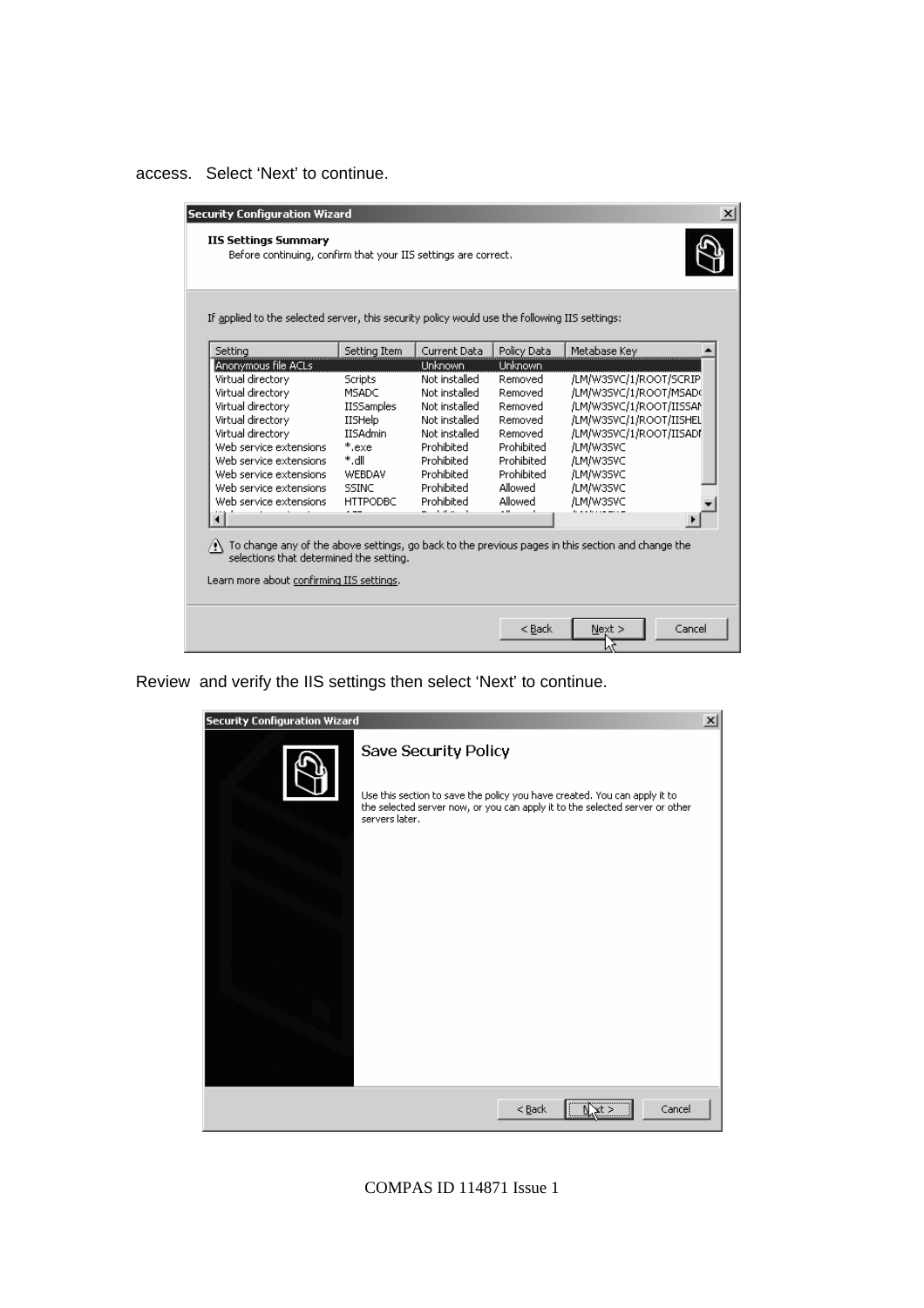Select 'Next' to save the security policy that has been created by the Wizard.

| <b>Security Configuration Wizard</b><br><b>Security Policy File Name</b><br>The security policy file will be saved with the same and description that you provide. |        |
|--------------------------------------------------------------------------------------------------------------------------------------------------------------------|--------|
| Security policy file name (a '.xml' file extension will be appended if not provided):                                                                              |        |
| C:\WINDOWS\security\msscw\Policies\hostname                                                                                                                        | Browse |
| Description (optional):                                                                                                                                            |        |
|                                                                                                                                                                    |        |
| Include Security Templates<br><b>View Security Policy</b>                                                                                                          |        |
| Learn more about saving security policies.                                                                                                                         |        |
| $<$ Back<br>Next                                                                                                                                                   | Cancel |

Enter a filename (the PCs hostname) to replace 'hostname', then select 'Next' to continue.



Select 'OK' to continue at the Security Configuration Wizard warning message.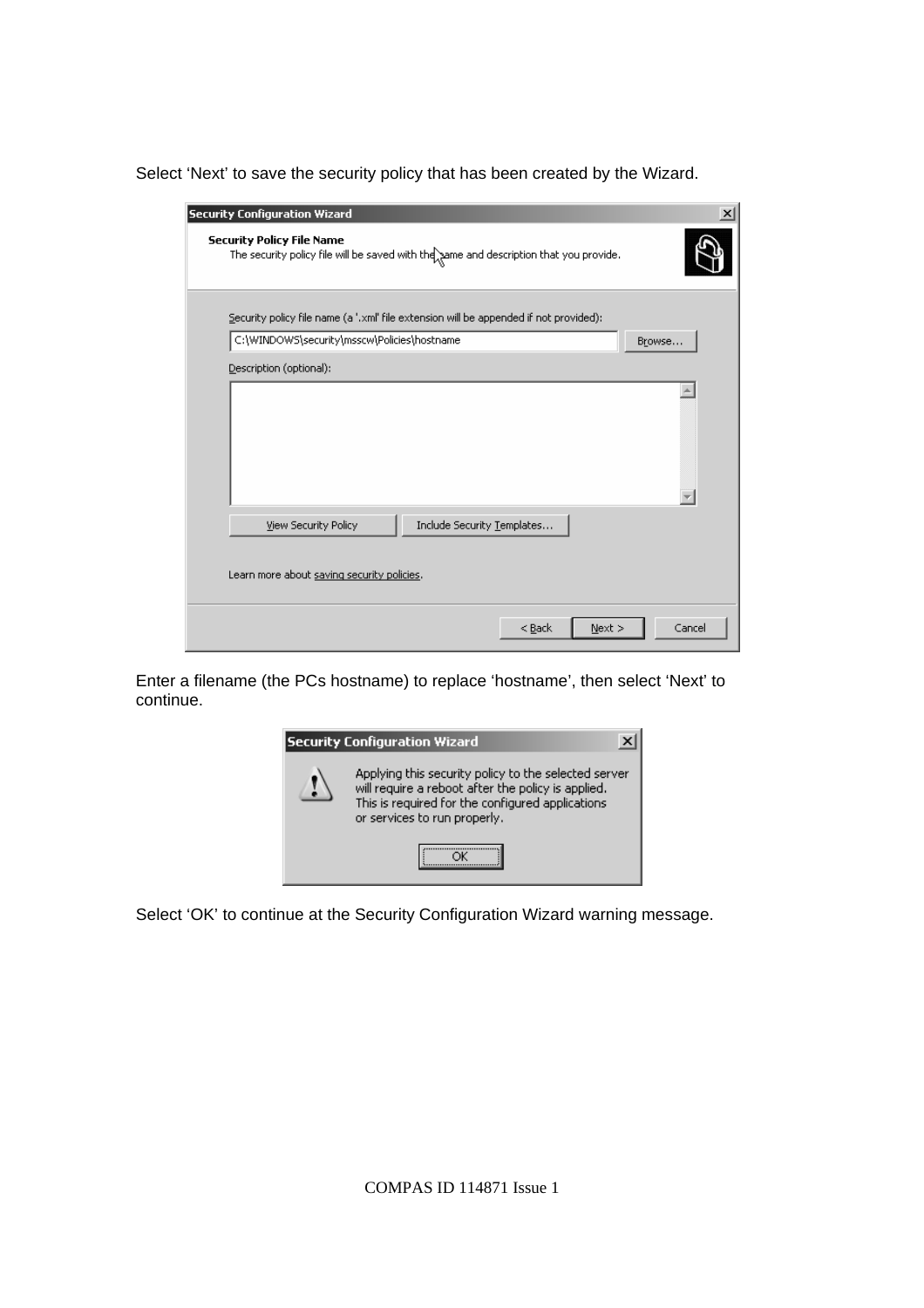| <b>Security Configuration Wizard</b>                                                                                                                                                            | $\boldsymbol{\mathsf{x}}$ |
|-------------------------------------------------------------------------------------------------------------------------------------------------------------------------------------------------|---------------------------|
| <b>Apply Security Policy</b><br>You can apply the security policy to the selected server now or later.                                                                                          |                           |
| C Apply later<br>Run this wizard again to apply this security policy at a later time.<br>G.<br>Apply now<br>When you wick Next, the wizard applies this security policy to the selected server. |                           |
| Learn more about applying security policies.                                                                                                                                                    |                           |
| $<$ Back<br>Next                                                                                                                                                                                | Cancel                    |

Select 'Apply now', then 'Next' to make the policy active.

| Security Configuration Wizard                                                                                                |   |          |          |        |
|------------------------------------------------------------------------------------------------------------------------------|---|----------|----------|--------|
| <b>Applying Security Policy</b><br>The Security Configuration Wizard is applying the security policy to the selected server. |   |          |          |        |
| Applying security policy                                                                                                     |   |          |          |        |
|                                                                                                                              |   |          |          |        |
|                                                                                                                              |   |          |          |        |
|                                                                                                                              |   |          |          |        |
|                                                                                                                              |   |          |          |        |
|                                                                                                                              | ⊠ |          |          |        |
|                                                                                                                              |   |          |          |        |
|                                                                                                                              |   |          |          |        |
|                                                                                                                              |   | $<$ Back | $Next$ > | Cancel |

The Wizard will now apply policy. This may take a few minutes. Select 'Next' when complete.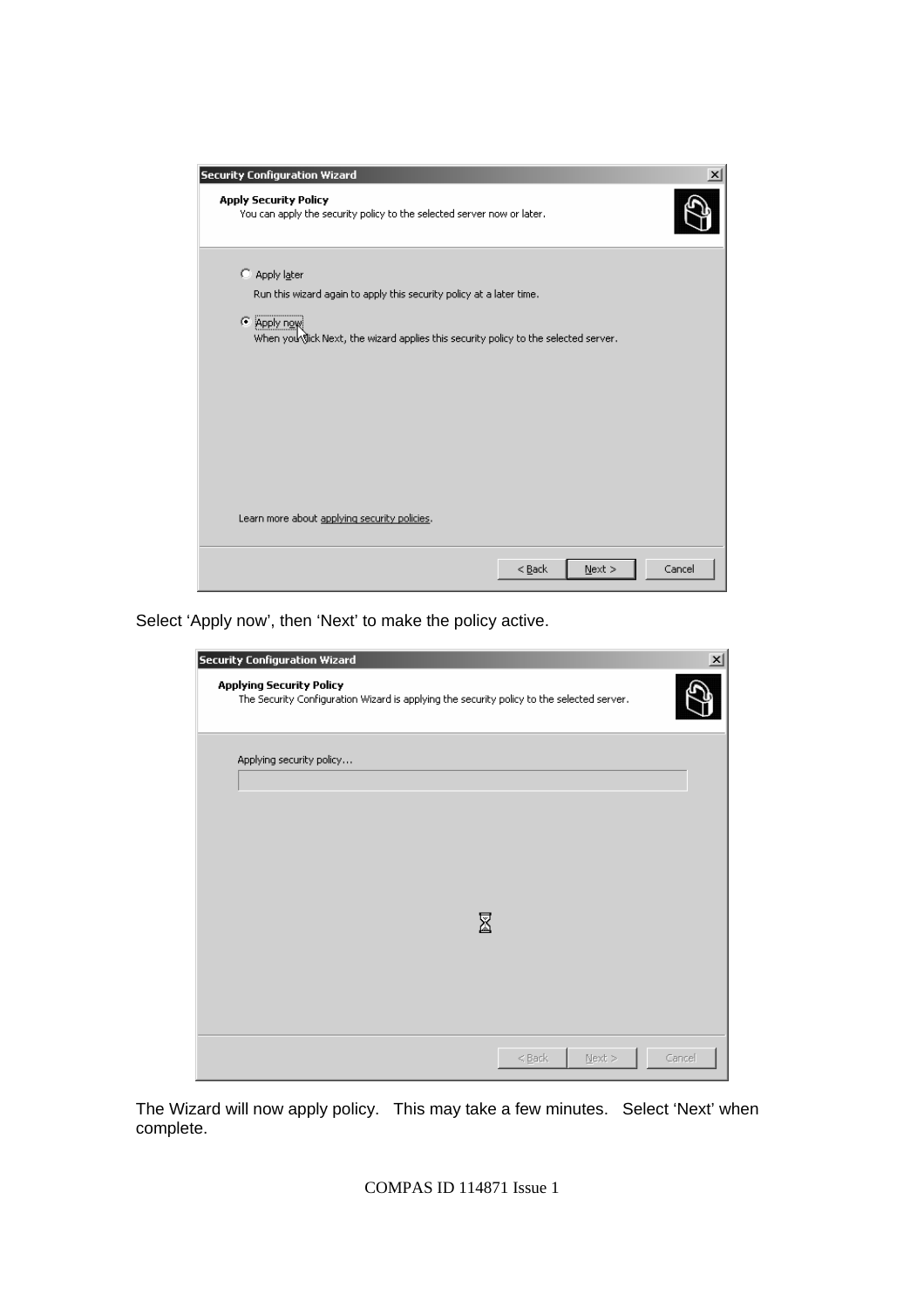

Select 'Finish' to exit the Security Configuration Wizard. A reboot is not prompted for at this point, but is required for some aspects of the security policy to be implemented. If the policy needs reviewing or amending, the Security Configuration Wizard can be run again, and the option to edit a previously saved policy selected.

After rebooting the server, run the IP Office manager application.

This warning will display:



Select Unblock to allow the IP Office Manager application to function correctly, then Login as normal: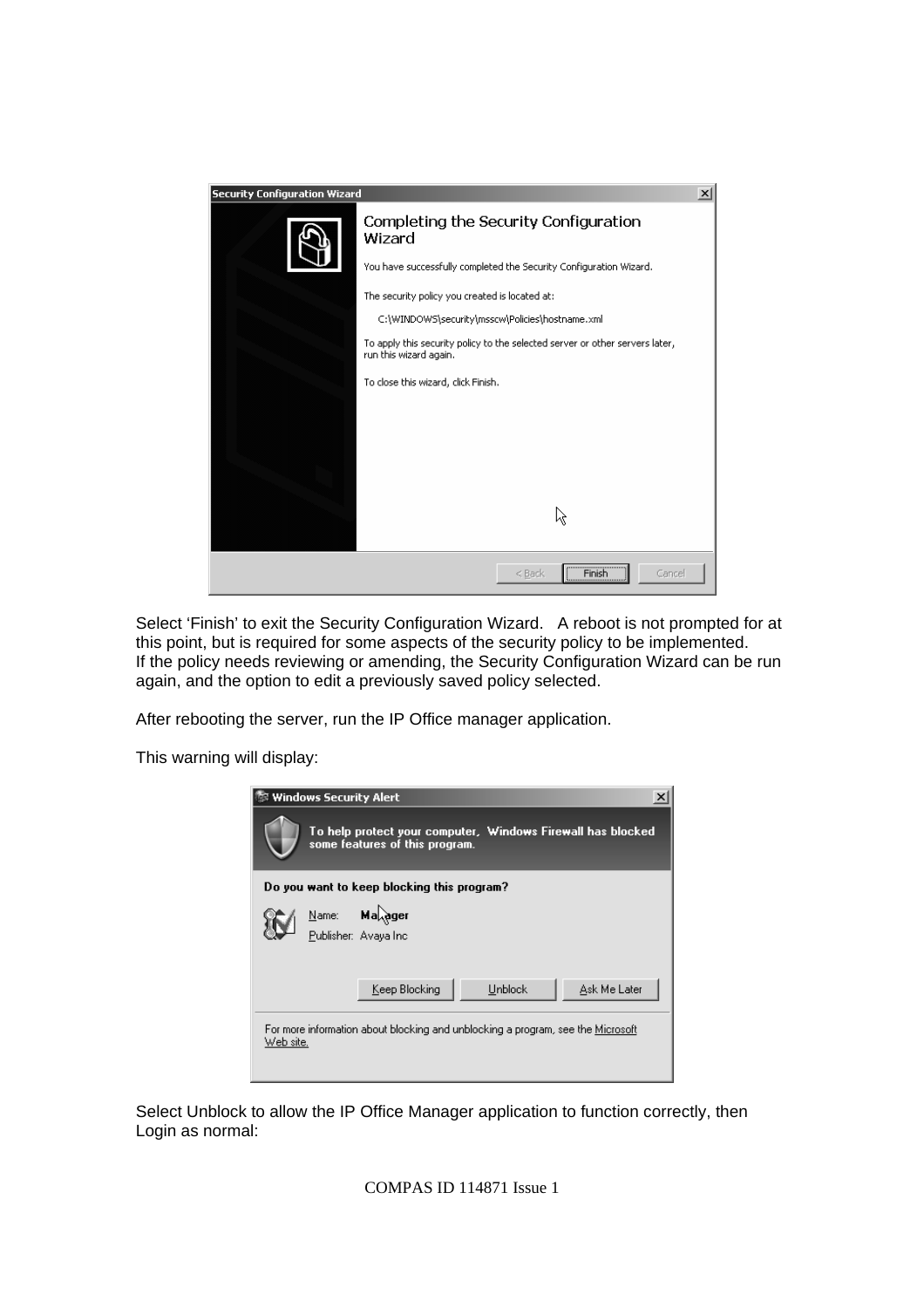| Enter Operator Name and Password |  |
|----------------------------------|--|
| Please enter operator name       |  |
| Administrator                    |  |
| Please enter password            |  |
|                                  |  |
| Cancel<br>ΠK                     |  |

The windows firewall has now been updated with an "exception" for the IP Office Manager application.

To confirm this, open 'My Network Places', select the 'Local Area Connection', then right click on this connection to display the properties dialog. Select the advanced tab, then 'Settings' to display the Windows Firewall settings:



Notice that the IP Office applications are present in the list –"manager" is the IP Office Manager application.

An exception is also required for the IP Office Upgrade Wizard.

To add this, select the 'Exceptions' tab, then 'Add Program'.

Browse to C:\Program Files\Avaya\IP Office\Manager\

Then select UpgradeWiz.exe

Select 'OK' to confirm the selection.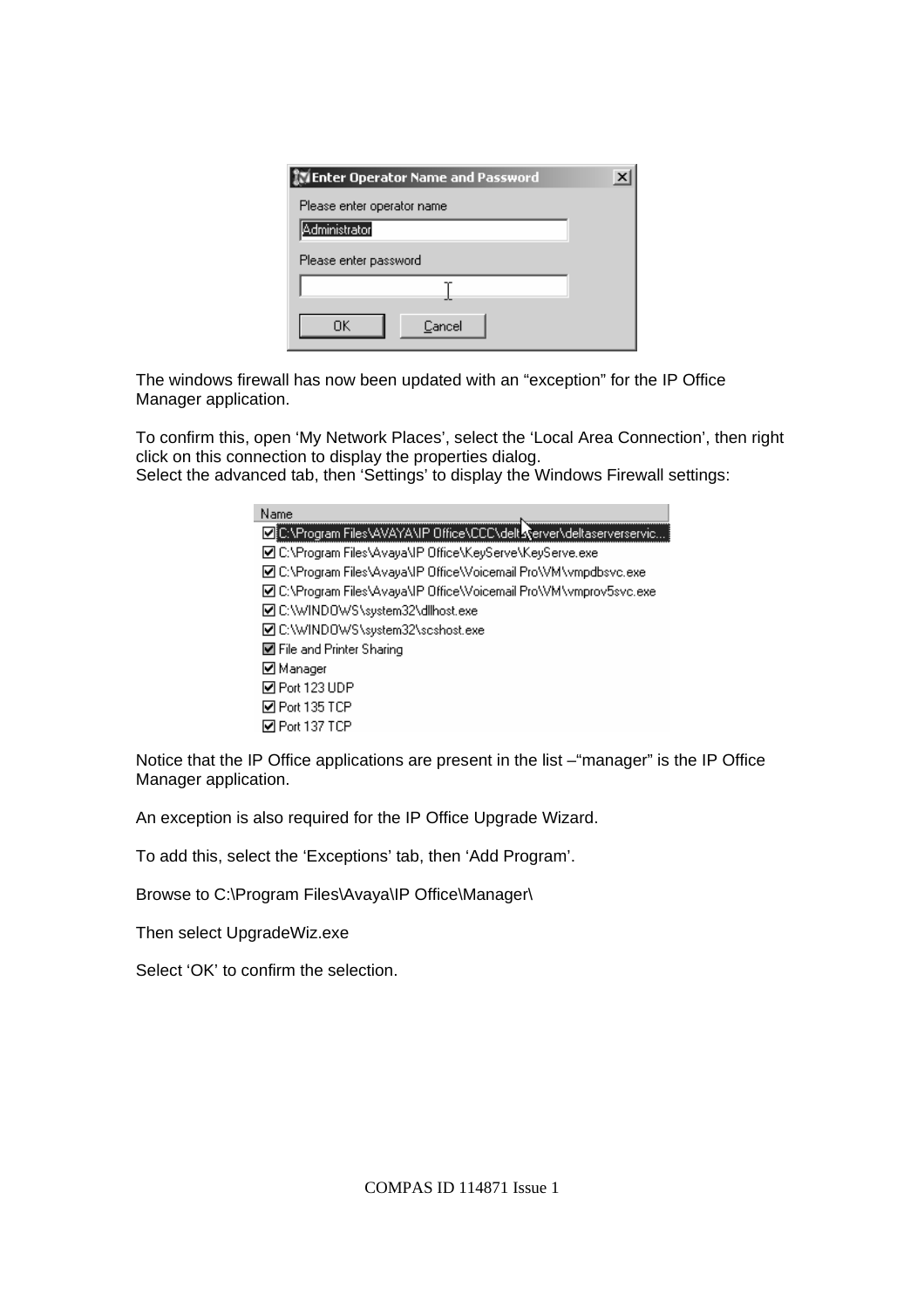

Select 'OK' to add the exception, then verify that the exception has been added by scrolling down to locate UpgradeWiz.exe.

| े Windows Firewall                                                                                                                                                                                                                           | $\vert x \vert$  |
|----------------------------------------------------------------------------------------------------------------------------------------------------------------------------------------------------------------------------------------------|------------------|
| Exceptions   Advanced  <br>General                                                                                                                                                                                                           |                  |
| Windows Firewall is blocking incoming network connections, except for the<br>programs and services selected below. Adding exceptions allows some programs<br>to work better but might increase your security risk.<br>Programs and Services: |                  |
| Name                                                                                                                                                                                                                                         | $\blacktriangle$ |
| ⊠ Manager<br><b>जिPort 123 UDP</b><br>MPort 135 TCP<br><b>☑</b> Port 137 TCP<br>MPort 1433 TCP<br>☑ Port 443 TCP<br><b>☑</b> Port 80 TCP<br>☑ Remote Desktop<br>☑ UpgradeWiz.exe<br>□ UPnP Framework                                         |                  |
| .<br>Ädd F<br>Add Port<br>Edit<br>Delete<br>aram<br>$\triangledown$ Display a notification when Windows Firewall blocks a program                                                                                                            |                  |
| Cancel<br>0K                                                                                                                                                                                                                                 |                  |

Select 'OK' then 'OK' again to exit the network configuration applet.

Windows 2003 has now been set up allow IP Office Applications to work.